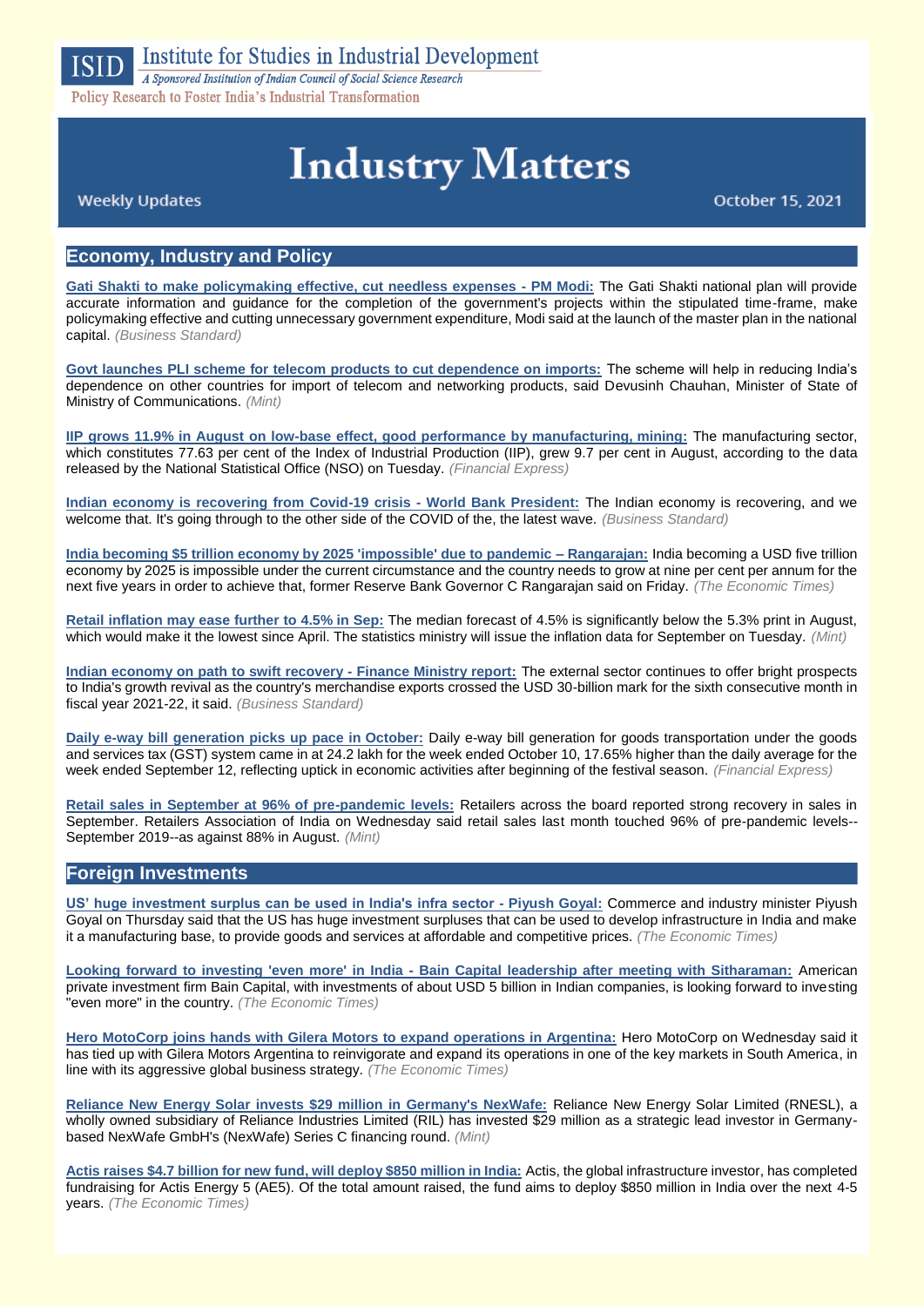# **Trade Policy and Competitiveness**

**[Govt engaging with states, UTs to implement 'export hub initiative' in all districts -](https://economictimes.indiatimes.com/small-biz/trade/exports/insights/govt-engaging-with-states-uts-to-implement-export-hub-initiative-in-all-districts-anupriya-patel/articleshow/86984134.cms) Anupriya Patel:** Union minister Anupriya Singh Patel on Tuesday said the government was engaging with states and union territories to implement the export hub (DEH) initiative in all districts of the country to tap the export potential of agriculture and industrial products. *(The Economic Times)*

**[Strong foreign exchange reserves to help India manage global shocks -](https://www.livemint.com/industry/banking/strong-foreign-exchange-reserves-to-help-india-manage-global-shocks-d-subbarao-11634138526231.html) D Subbarao:** Strong foreign exchange reserves in India will not insulate it from any global shocks but will help manage them, former Reserve Bank of India Governor D Subbarao said on Wednesday. *(Mint)*

**[OECD fixes minimum tax of 15% on MNCs from 2023:](https://economictimes.indiatimes.com/news/economy/policy/oecd-deal-mncs-will-be-subject-to-a-minimum-tax-of-15-from-2023/articleshow/86876192.cms)** Multinational corporations will be subject to a minimum tax of 15% from 2023, in a major reform of the international tax system finalised by the OECD on Friday. *(The Economic Times)*

**[India-China trade on course to touch record USD 100](https://www.financialexpress.com/economy/india-china-trade-on-course-to-touch-record-usd-100-billion-mark/2349477/) billion-mark:** The bilateral trade between India and China totalled to USD 90.37 billion by the end of September, an increase of 49.3 per cent year-on-year (YoY), according to the nine-month data released by the Chinese customs. *(Financial Express)*

**[Aggressive marketing, FTAs to help exports touch \\$500 bn in FY22 Exporters:](https://www.business-standard.com/article/economy-policy/aggressive-marketing-ftas-to-help-exports-touch-500-bn-in-fy22-exporters-121101000526_1.html)** Commerce and Industry Minister Piyush Goyal in a meeting with export promotion councils stated that the country's exports are growing at a healthy rate and now exporters can aim for USD 450-500 billion of outbound shipments during the next fiscal year. *(Business Standard)*

**[Worst ship traffic jam since August is new headache for supply chain:](https://economictimes.indiatimes.com/small-biz/trade/exports/insights/worst-ship-traffic-jam-since-august-is-new-headache-for-supply-chain/articleshow/86983714.cms)** The number of vessels waiting to enter one of the world's busiest ports jumped to the most since August, threatening to further snarl global supply chains strained by a surge in consumer demand for everything from cars to computers. *(The Economic Times)*

# **Corporate Sector**

**[PM Modi to dedicate 7 new defence firms to the nation on the occasion of Vijayadashami:](https://www.livemint.com/news/india/pm-modi-to-dedicate-7-new-defence-firms-on-the-occasion-of-vijayadashami-11634215240796.html)** The Centre recently decided to convert Ordnance Factory Board from a Government Department into seven 100% state-owned corporate entities. *(Mint)*

**[Four more PSUs BPCL, SCI, BEML, NINL will be privatised by Q4 along with LIC IPO -](https://economictimes.indiatimes.com/news/economy/policy/four-more-psus-bpcl-sci-beml-ninl-will-be-privatised-by-q4-along-with-lic-ipo-dipam-secy/videoshow/86890348.cms) DIPAM Secy:** Tuhin Kanta Pandey said, "We intend to do privatisation of BPCL, BEML, SCI, Neelanchal Ispat this year. The process is in the second stage." DIPAM Secy has successfully kickstarted the Divestment Drive with Air India, what's next on the list?. *(The Economic Times)*

**[Emami Agrotech to invest nearly Rs 1,500 crore over next three years to enter newer categories:](https://economictimes.indiatimes.com/industry/cons-products/food/emami-agrotech-to-invest-nearly-rs-1500-crore-over-next-three-years-to-enter-newer-categories/articleshow/86841469.cms)** Emami Agrotech, the edible oil and packaged food company of the Emami Group, is planning to invest Rs 1,000 crore to Rs 1,500 crore over the next three years to enter newer categories as part of its plans to become a leading food brand, said Emami Group director Aditya V. Agarwal. *(The Economic Times)*

**[Four Indian companies in Forbes world's top 100 best employers list:](https://www.livemint.com/companies/news/four-indian-companies-in-forbes-world-s-top-100-best-employers-list-11634202718780.html)** Reliance was placed at 52 in the overall ranking of 750 global corporates likes Phillips, Sanofi, Pfizer and Intel. *(Mint)*

**[Production-linked incentive for manufacturing telecom equipment -](https://www.financialexpress.com/industry/production-linked-incentive-for-manufacturing-telecom-equipment-foxconn-nokia-tejas-among-31-shortlisted-for-pli-scheme/2349533/) Foxconn, Nokia, Tejas among 31 shortlisted for PLI [scheme:](https://www.financialexpress.com/industry/production-linked-incentive-for-manufacturing-telecom-equipment-foxconn-nokia-tejas-among-31-shortlisted-for-pli-scheme/2349533/)** The government is set to announce names of the selected companies for the production-linked incentive (PLI) for manufacturing telecom equipment. *(Financial Express)*

**[Reliance Industries buys REC Solar for \\$771 million:](https://energy.economictimes.indiatimes.com/news/oil-and-gas/indias-reliance-industries-buys-rec-solar-for-771-million/86910668)** India's Reliance Industries Ltd o[n\[WU2\]](file:///C:/Users/Director/Desktop/Industry%20Matters/Draft%20-%20Industry%20Matters%20%20October%2015,%202021.docx%23_msocom_2) Sunday announced acquisition of REC Solar Holdings for an enterprise value of \$771 million from China National Bluestar (Group) Co Ltd as it seeks to become net carbon zero by 2035. *(The Economic Times)*

**[Air India privatisation reflects govt resolve to bite reform bullet –](https://economictimes.indiatimes.com/news/economy/policy/air-india-privatisation-reflects-govt-resolve-to-bite-reform-bullet-cii/articleshow/86939652.cms) CII:** The Confederatio[n\[WU3\]](file:///C:/Users/Director/Desktop/Industry%20Matters/Draft%20-%20Industry%20Matters%20%20October%2015,%202021.docx%23_msocom_3) of Indian Industry on Monday said privatisation of national carrier Air India sends out a clear message to the markets and global investors that the Centre has the political will to bite the reform bullet. *(The Economic Times)*

# **MSMEs and Start-ups**

**[Rane exhorts MSME Ministry officials to brace up for enhancing sector's output:](https://economictimes.indiatimes.com/small-biz/sme-sector/rane-exhorts-msme-ministry-officials-to-brace-up-for-enhancing-sectors-output/articleshow/86983916.cms)** Union Minister Narayan Rane on Tuesday exhorted MSME Ministry officials to brace up for enhancing the output of micro, small and medium enterprises sector, highlighting its potential to boost India's exports and GDP growth. *(The Economic Times)*

**Hurun Rich List 2021- [Meet India's wealthiest self-made entrepreneurs under 40:](https://www.livemint.com/companies/start-ups/hurun-india-rich-list-2021-meet-india-wealthiest-self-made-entrepreneurs-under-40-11634111210851.html)** IIFL Wealth and Hurun India today released the "IIFL Wealth Hurun India 40 & Under Self-Made Rich List 2020", which shows the cumulative wealth of the country's wealthiest self-made entrepreneurs with a wealth of Rs1,000 crore, aged 40. *(Mint)*

**[U GRO Capital and Kinara Capital announce co-origination partnership for MSME loans:](https://economictimes.indiatimes.com/small-biz/sme-sector/u-gro-capital-and-kinara-capital-announce-co-origination-partnership-for-msme-loans/articleshow/86988010.cms)** MSME lending platform U GRO Capital and fintech firm Kinara Capital, on Wednesday announced a strategic co-origination partnership to offer collateral-free business loans to small business entrepreneurs in India. *(The Economic Times)*

**Mudra Yojana - [MSMEs disbursed nearly 100% of sanctioned loan amount in H1 FY22, shows govt](https://www.financialexpress.com/industry/sme/msme-fin-mudra-loans-banks-disburse-nearly-100-of-sanctioned-amount-in-h1-fy22-even-as-npa-concerns-linger/2348918/) data:** Credit disbursement by public and private lenders, small finance banks, non-banking financial companies, and other lending institutions under the Mudra loans scheme stood at 95 per cent of the amount sanctioned in a little over the first half of the financial year 2021-22, official data showed. *(Financial Express)*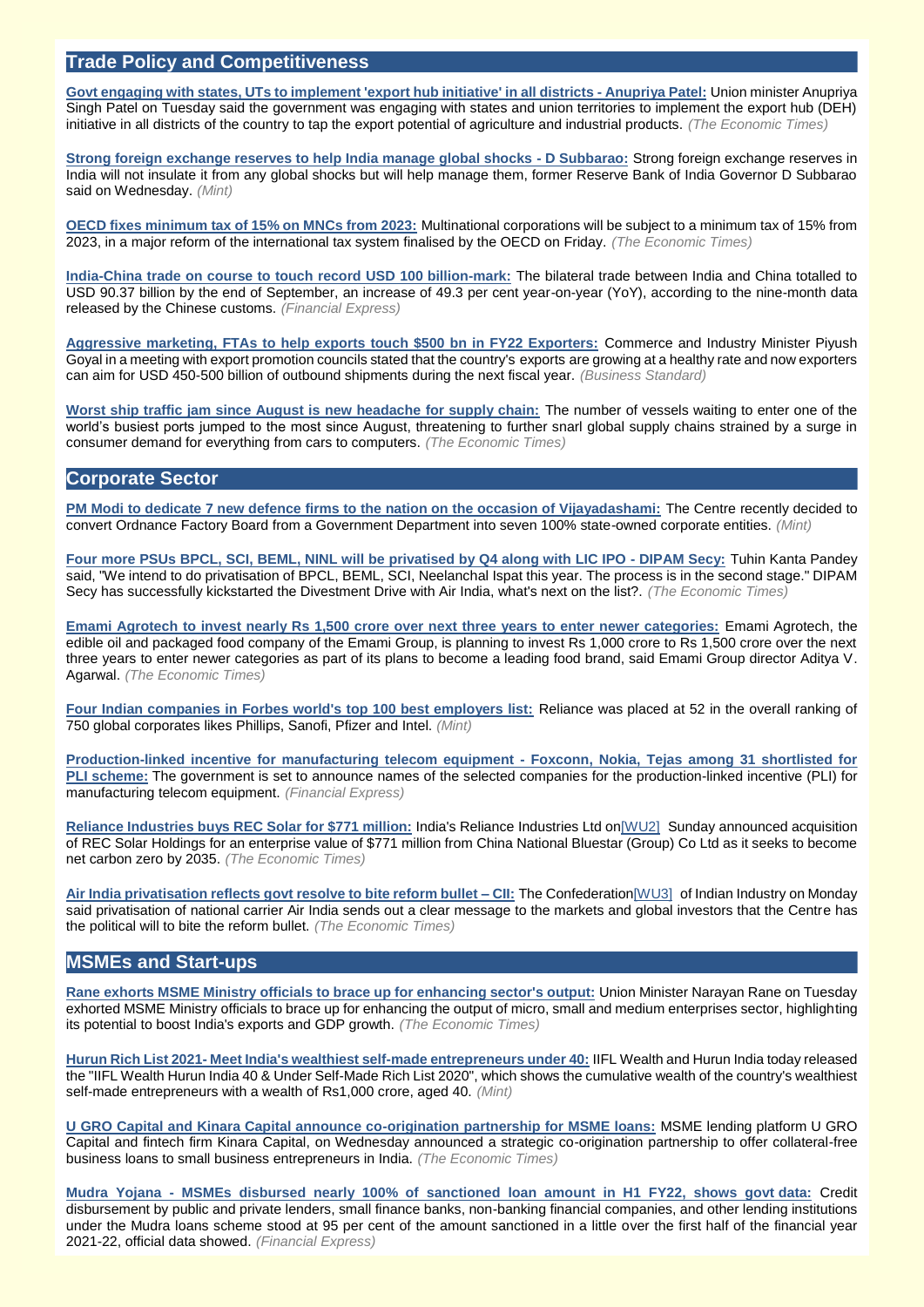#### **Employment and Industrial Relations**

**[Subscribers under pension schemes rise to 4.63 cr at Sept-end: PFRDA:](https://economictimes.indiatimes.com/news/economy/indicators/subscribers-under-pension-schemes-rise-to-4-63-cr-at-sept-end-pfrda/articleshow/86944719.cms)** The Pension Fund Regulatory and Development Authority (PFRDA) on Monday said the number of subscribers in various pension schemes rose 24 per cent to 4.63 crore as at the end of September 2021. *(The Economic Times)*

**[Indian businesses have bullish hiring plans as they look to rebuild and grow -](https://economictimes.indiatimes.com/jobs/indian-businesses-have-bullish-hiring-plans-as-they-look-to-rebuild-and-grow-survey/articleshow/86938614.cms) Survey:** Indian businesses have bullish hiring plans and are investing in their workforce as they look to rebuild from the pandemic, says a survey. *(The Economic Times)*

**[Top Indian IT companies looking to hire more than 1 lakh college graduates:](https://www.livemint.com/companies/people/tcs-infosys-wipro-hcl-tech-to-hire-more-than-1-lakh-freshers-11634272287844.html)** India's biggest informational technology (IT) service providers Tata Consultancy Services (TCS), Infosys, Wipro and HCL Technologies are expected to welcome more than 1 lakh freshers combined in this fiscal year. *(Mint)*

**[Employment under MGNREGA in September falls to lowest since Covid outbreak:](https://economictimes.indiatimes.com/news/economy/indicators/employment-under-mgnrega-in-september-falls-to-lowest-since-covid-outbreak/articleshow/87013482.cms)** Work demand and employment provided under Mahatma Gandhi National Rural Employment Guarantee scheme fell to its lowest since the outbreak of the Covid-19 pandemic as recovery gained ground with hiring picking up across sectors. *(The Economic Times)*

# **Industrial Finance**

**[RBI monitoring financial institutions for any increase in stress:](https://economictimes.indiatimes.com/news/economy/policy/rbi-monitoring-financial-institutions-for-any-increase-in-stress/articleshow/86865338.cms)** Reserve Bank of India (RBI) is regularly in touch with financial institutions to gauge any build up in stress whenever it is observed, deputy governor Mahesh Kumar Jain said in a post policy interaction with journalists. *(The Economic Times)*

**[Five foreign investors shortlisted for majority stake in Yes Bank-backed ARC:](https://economictimes.indiatimes.com/industry/banking/finance/banking/five-foreign-investors-shortlisted-for-majority-stake-in-yes-bank-backed-arc/articleshow/86962601.cms)** Five foreign investors have made presentations to the Yes Bank management to form a new joint venture asset reconstruction company (ARC) that will house the lender's bad loans, three people familiar with the development told ET. *(The Economic Times)*

**[RBI issues small finance bank licence to Centrum and BharatPe combine:](https://economictimes.indiatimes.com/industry/banking/finance/rbi-issues-small-finance-bank-licence-to-centrum-and-bharatpe-combine/articleshow/86968439.cms)** The Reserve Bank of India (RBI) issued a Small Finance Bank (SFB) license to the consortium of Centrum Financial Services, and Digital payments platform BharatPe, said two people familiar with the matter. *(The Economic Times)*

# **Technology and Innovation**

**[Bharti-backed OneWeb launches 36 satellites:](https://www.livemint.com/companies/news/bhartibacked-oneweb-launches-36-satellites-11634211791984.html)** The launch brings OneWeb's total in-orbit constellation to 358 satellites, over half of its entire 648 LEO satellite fleet that will deliver high-speed, low-latency global connectivity. *(Mint)*

**[Fed up with traffic jams? Flying taxis to take to the sky in mid-2020s:](https://www.business-standard.com/article/technology/fed-up-with-traffic-jams-flying-taxis-to-take-to-the-sky-in-mid-2020s-121101301435_1.html)** Some of the world's most high-profile engineers and airlines believe Vertical is onto something with its plan for zero-emission mini-aircraft to almost silently take four passengers through the skies for up to 120 miles (193 kms). *(Business Standard)*

# **Industrial Infrastructure, Clusters and SEZs**

**[J'khand pollution board nod for setting up 200 industrial units:](https://www.outlookindia.com/newsscroll/jkhand-pollution-board-nod-for-setting-up-200-industrial-units/2175262)** The Jharkhand State Pollution Control Board (JSPCB) has granted its approval for setting up more than 200 industrial units in the state, giving a major thrust to the JMM-led government''s plans to create a business friendly environment, an official statement here said. *(Outlook)*

**[Commerce ministry provides alternate method for transfer of space by exiting unit in SEZ:](https://economictimes.indiatimes.com/news/economy/policy/commerce-ministry-provides-alternate-method-for-transfer-of-space-by-exiting-unit-in-sez/articleshow/86947604.cms)** The Commerce Ministry on Monday provided an alternate method for the transfer of space by an exiting unit in a special economic zone (SEZ), a move aimed at promoting ease of doing business. *(The Economic Times)*

# **Sustainable Industrialisation**

**[India retains 3rd position in RE investment attractiveness index:](https://www.business-standard.com/article/economy-policy/india-retains-3rd-position-in-re-investment-attractiveness-index-121101300665_1.html)** India remained at the third position in the 58th edition of EY's Renewable Energy Country Attractiveness Index' (RECAI), which ranks the world's top 40 markets (nations) on the attractiveness of their renewable energy investment and deployment opportunities, an EY statement said. *(Business Standard)*

**Adani vs Reliance - [Stage is set for India's Green Energy Revolution:](https://www.business-standard.com/podcast/companies/adani-vs-reliance-stage-is-set-for-india-s-green-energy-revolution-121101300376_1.html)** Just weeks after Mukesh Ambani announced a \$10 billion investment by his Reliance Industries over the next three years in clean energy, Gautam Adani committed an outlay of \$20 billion over the next decade for the sector. *(Business Standard)*

**[IKEA, Enviu and CAIF to build textile waste model, provide jobs to waste workers:](https://economictimes.indiatimes.com/small-biz/sme-sector/ikea-enviu-and-caif-to-build-textile-waste-model-provide-jobs-to-waste-workers/articleshow/87017929.cms)** IKEA Foundation, Enviu and Circular Apparel Innovation Factory (CAIF) have partnered to build a new circular textile waste model in India. This is aimed to harness textile waste and unlock green jobs for waste workers. *(The Economic Times)*

# **Sectoral News**

**[Coal-parched steel, aluminium firms battle lower utilisation, higher costs:](https://www.business-standard.com/article/economy-policy/coal-parched-steel-aluminium-firms-battle-lower-utilisation-higher-costs-121100701098_1.html)** "The coal shortage situation has brought the captive power plant-based industries and medium and small enterprises almost to a grinding halt. Increased prices of finished products are further causing burden for the end consumer," the federation said in the letter dated October 6. *(Business Standard)*

**[Ola Electric raises \\$200 mn at over \\$5 bn valuation –](https://auto.economictimes.indiatimes.com/news/two-wheelers/ola-electric-raises-200-mn-at-over-5-bn-valuation-sources/86872969) Sources:** Ola Electric has raised about USD 200 million (around Rs 1,500 crore) from a clutch of investors in a fresh funding round, valuing the electric vehicle maker at over USD 5 billion, according to sources. *(The Economic Times)*